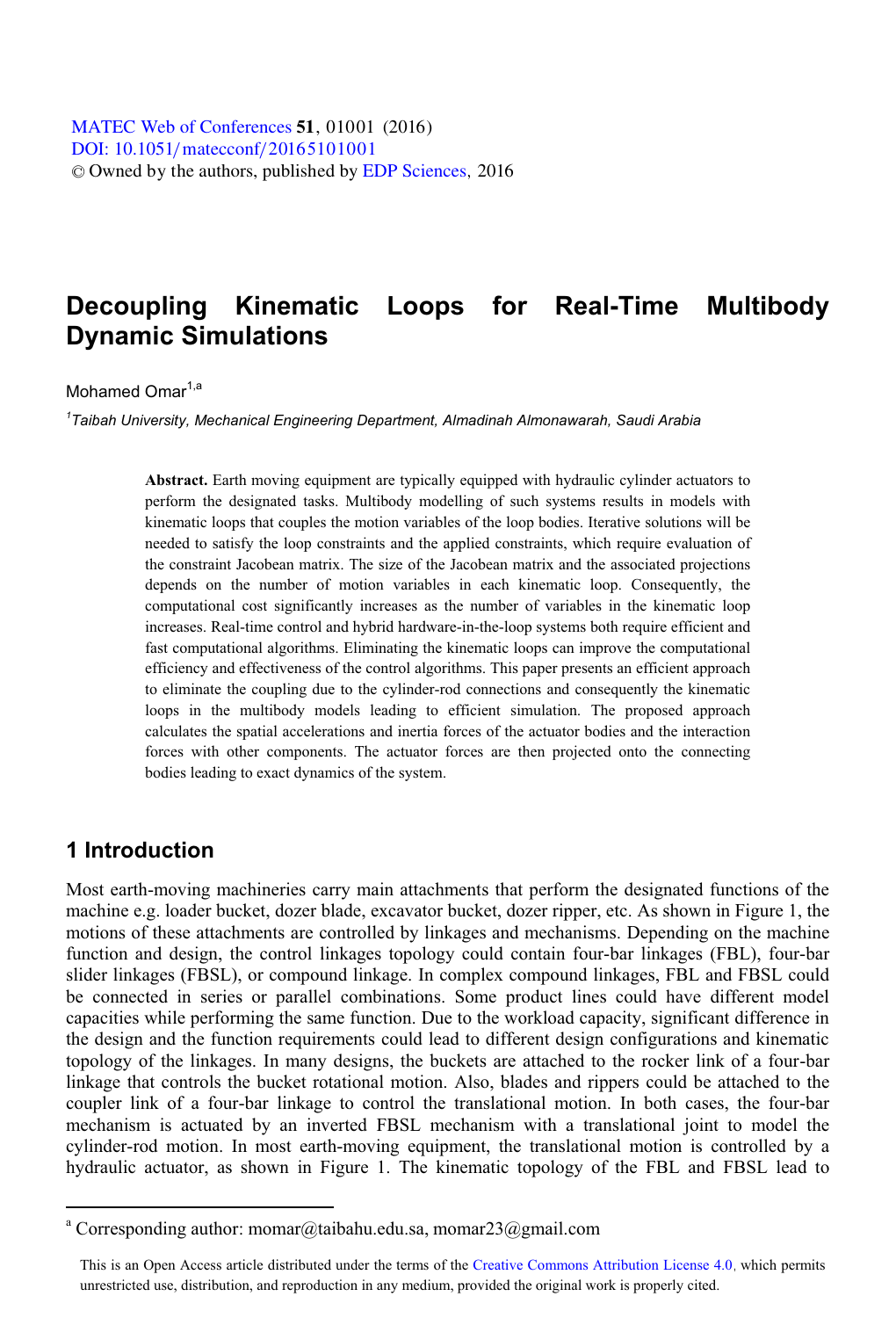kinematic closed-loops [1, 2, 3]. Real-time simulation for such systems poses a challenge for software developers and for analysts [4, 5, 6, 7].

This paper presents an approach for replacing the linear actuator and rigid link bodies in the multibody system model with passive force and constraint elements whose kinematic and dynamic equations are expressed in terms of the attached body state variables [8, 9]. The spatial displacement and velocity of any number of markers fixed in the element are computed, and this information is used to compute interaction between the element and other parts of a model. Spatial contact forces between the system bodies and element bodies are computed and applied to their respective markers. This process could significantly reduce model size and computer simulation time by eliminating excess bodies, state variables, and kinematic constraints from the equations of motion. The actuator is attached to the main driven bodies through primary and secondary ends through universal and spherical joints respectively. No other bodies may be kinematically coupled to the passive element, and no kinematic constraints, other than a distance constraint between the two attachment points, may be imposed upon it. In order to implement the passive element, the kinematic motion need to be expressed, the constraint equations need to be formulated, the inertia forces need to be calculated and the reaction forces need to be evaluated.

This paper is arranged as follows, in section 2 the passive element's spatial displacement, velocity, acceleration, and constraints are expressed. In section 3, the inertia and spatial forces acting on the element are derived and the reaction forces are evaluated. An example will be presented in Section 4.



**Figure 1.** A) CAD model of a hydraulic excavator. B) Model kinematic tree. C) Kinematic representation

## **2 Kinematic relations of displacement, Velocity and acceleration**

The algorithms in this paper refer to an actuator with two common attachment points that must not be allowed to coincide. The linear actuator element contains a single internal translational degree of freedom (DoF) parallel to a line passing through its two attachment points, and this DoF could be driven by force or kinematically constrained. A distance constraint between the primary and secondary attachment points may kinematically control this DoF. The constraint can be a function of time and if the constraint is constant, the passive actuator will act as a rigid link. The universal joint with intersecting orthogonal rotation axes is assumed. The universal joint connects two marker, the first fixed in a driven body and the second is fixed in the passive element, serving as its primary reference. The universal joint's first DoF is aligned with one of the body marker axes and the second with one of the primary reference marker axes, as shown in Figure 1. The spherical joint at the other end is considered the secondary attachment point, and it connects two marker frames, one fixed in a driven body and the other in the passive element. The translational joint between the element's two components constrains the primary and secondary markers to always have the same orientation. Thus there is no need to compute the spherical joint's rotation angles. Bodies of the passive elements are not included in the model's kinematic tree, so the interaction forces through the connecting joints are applied directly to the respective bodies. Thus an element's mass and inertia terms and the associated kinematic constraint equations aren't included in the equations of motion. Instead, all inertial and applied forces are added to the right hand side of the equations of motion.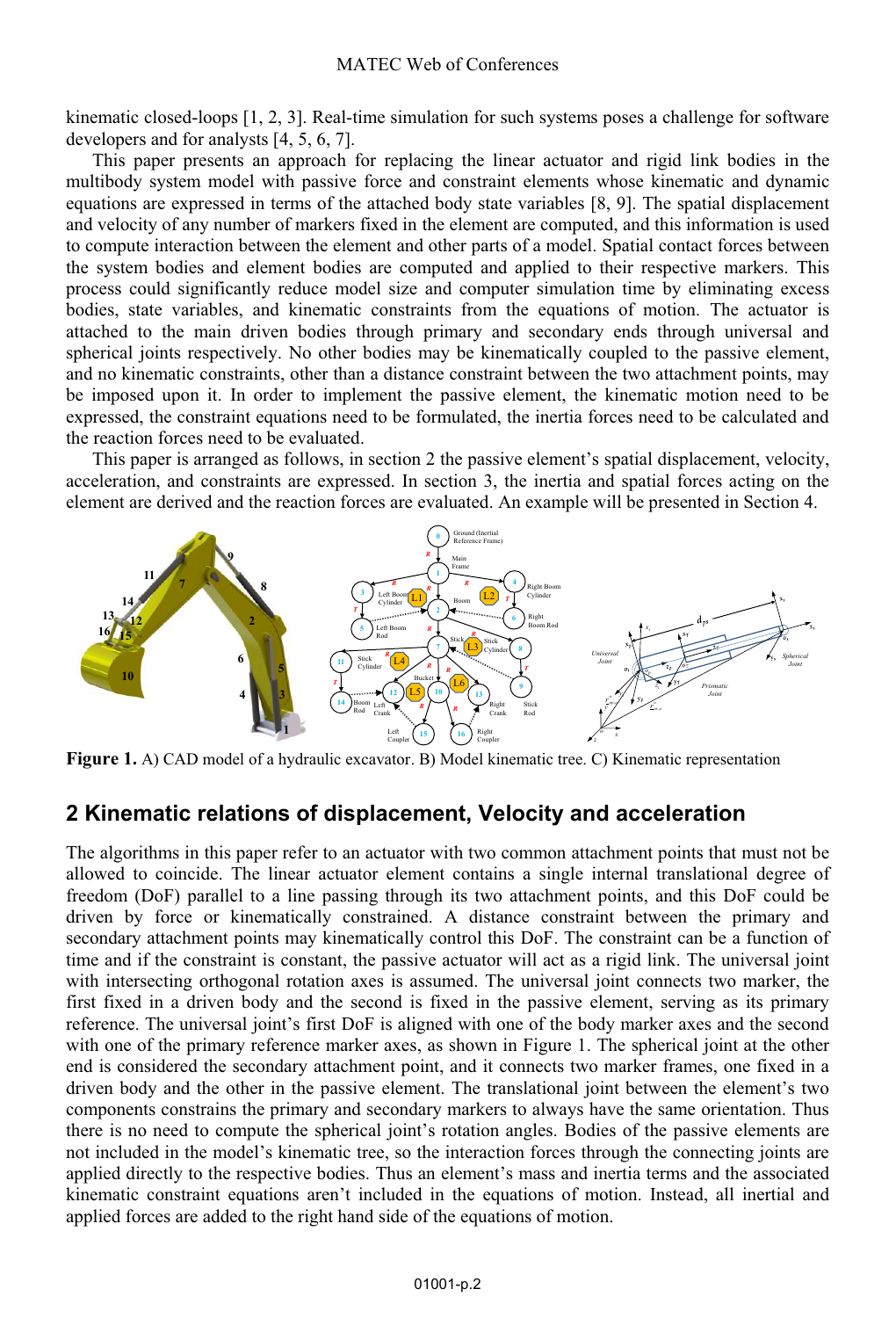Let  $m_p$  and  $m_s$  denote the primary and secondary markers each fixed in a respective driven body. The absolute position vector of these markers are represented by  $t_{0mp}^0$  and  $t_{0ms}^0$ . Since the primary and secondary attachment points coincide with the respective body marker origins, it follows that

$$
\underline{t}_{0p}^0 = \underline{t}_{0mp}^0 \qquad \text{and} \qquad \underline{t}_{0s}^0 = \underline{t}_{0ms}^0 \tag{1}
$$

equate the global position of the mating marker pair origins. Let  $\underline{t}_{ps}^0 = \underline{t}_{0s}^0 - \underline{t}_{0p}^0$  represent coordinates of a vector from the primary to secondary attachment point. Let  $d_{ps}$  represent the distance between the attachment points and  $u_{ps}$  represent coordinates of a unit vector parallel to the centerline and oriented from primary toward secondary attachment points as follows

$$
d_{\scriptscriptstyle{ps}} = \left| \underline{t}_{\scriptscriptstyle{ps}}^{\scriptscriptstyle{0}} \right| > 0 \qquad \text{and} \qquad \qquad \underline{u}_{\scriptscriptstyle{ps}}^{\scriptscriptstyle{0}} = \underline{t}_{\scriptscriptstyle{ps}}^{\scriptscriptstyle{0}} / d_{\scriptscriptstyle{ps}}^{\scriptscriptstyle{0}} \qquad \text{leading to} \quad d_{\scriptscriptstyle{ps}} = \underline{u}_{\scriptscriptstyle{ps}}^{\scriptscriptstyle{0}} \underline{t}_{\scriptscriptstyle{ps}}^{\scriptscriptstyle{0}} \tag{2}
$$

Equation (2) may be written in constraint form where  $d_{n}$  (t) is a function of time or constant as:

$$
\psi = \underline{u}_{ps}^{\,0T} \underline{t}_{ps}^{\,0} - d_{ps}(t) \tag{3}
$$

Assuming that the axes of a right-handed Cartesian coordinate system are numbered (1,2,3), and let *k* denote the common centerline axis of the primary and secondary markers. The identifier *k* may be assigned a value of 1, 2, or 3, depending on desired definition. The (*i*, *j*) pair defines the universal joint's orthogonal rotation axes and the angles  $\theta$  and  $\phi$  represent the rotation angles about these axes. Let  $(i, j, k)$  denote a triad of 3x1 vectors, each containing a 1 in the row associated with the numeric value assigned to the respective identifier in  $(i, j, k)$ . Coordinates of the unit vector along the centerline, as defined in (2) and referenced to the primary frame, are  $\underline{u}_{ps}^p = \underline{k}$ . This unit vector defined by <u>k</u> points

from the primary toward the secondary attachment point. Since *k* contains a single unit entry in the *kth* row, the matrix product

$$
\underline{u}_{ps}^{0} = \underline{R}^{0p} \underline{k} \tag{4}
$$

indicates that  $\underline{u}_{ps}^0$  defines the *kth* column of  $\underline{R}^{0p}$ . Considering  $t_{kps}^p$  is the *kth* and only nonzero entry of  $p_{ps}^p$  and substituting  $\frac{u_{ps}^0}{p_{ps}^p}$  into (3) yields a more compact local constraint equation as follows

$$
\psi = \underline{k}^T \underline{t}_{ps}^p - d_{ps}(t) = t_{kps}^p - d_{ps}(t) \quad \text{where} \quad \underline{t}_{ps}^p = \underline{R}^{0p} \underline{t}_{ps}^0 \tag{5}
$$

At this point, the remaining two columns of  $\underline{R}^{0p}$  need to be determined. Let  $R^{0mp}$  represent the

known direction cosine matrix for marker  $m_p$ . Then<br>  $\underline{R}^{0p} = \underline{R}^{0mp} \underline{R}^i \underline{R}^j$  where  $\underline{R}^i = I + \sin \theta \underline{\tilde{i}} + (1 - \cos \theta) \underline{\tilde{i}}^2$  and  $\underline{R}^j = I + \sin \phi \underline{\tilde{j}} + (1 - \cos \phi) \underline{\tilde{j}}^2$  (6)  $R^i$  and  $R^j$  define rotational transformations about the respective universal joint axes identified by *i* and *j*. To determine the angles  $\theta$  and  $\phi$ , express (6) as follows

$$
\underline{R}^i \underline{R}^j = \underline{R}^{0mpT} \underline{R}^{0p} \tag{7}
$$

From the known column in  $\underline{R}^{0p}$ , namely  $\underline{u}^0_{ps}$ , and the known  $\underline{R}^{0mp}$  matrix, sufficient information is available to evaluate the angles and the remaining entries in  $R^{0p}$ . Manipulating the equations to get

$$
\underline{u}_{ps} = \sin \phi \underline{i} - \cos \phi \sin \theta \underline{j} + \cos \phi \cos \theta \underline{k} \tag{8}
$$

Let the scalar quantities  $(u_1, u_2, u_3)$  represent the coordinates of  $u_n$ , the joint angles are identified

$$
\quad \text{as} \quad
$$

$$
\theta = \text{atan2}(-u_2, u_3) \qquad \text{and} \qquad \phi = \text{asin}(u_1) \tag{9}
$$

With all displacements known, the element's joint and spatial velocities may be computed. Let  $v_{0mp,p}^0$  and  $v_{0ms,s}^0$  represent the known body marker spatial velocities. Similar to (1), the vectors

$$
\underline{\dot{t}}_{0p,p}^{0} = \underline{\dot{t}}_{0mp,p}^{0} \qquad \text{and} \qquad \qquad \underline{\dot{t}}_{0s,s}^{0} = \underline{\dot{t}}_{0ms,s}^{0} \tag{10}
$$

represent the element's translational velocity components at the respective connecting points. The secondary marker's velocity relative to the primary marker is obtained from the general equation

$$
\underline{\dot{t}}_{0s,s}^{0} = \underline{\dot{t}}_{0p,p}^{0} - \tilde{\underline{t}}_{ps}^{0} \underline{\omega}_{0p}^{0} + \underline{u}_{ps}^{0} \dot{d}_{ps}
$$
\n(11)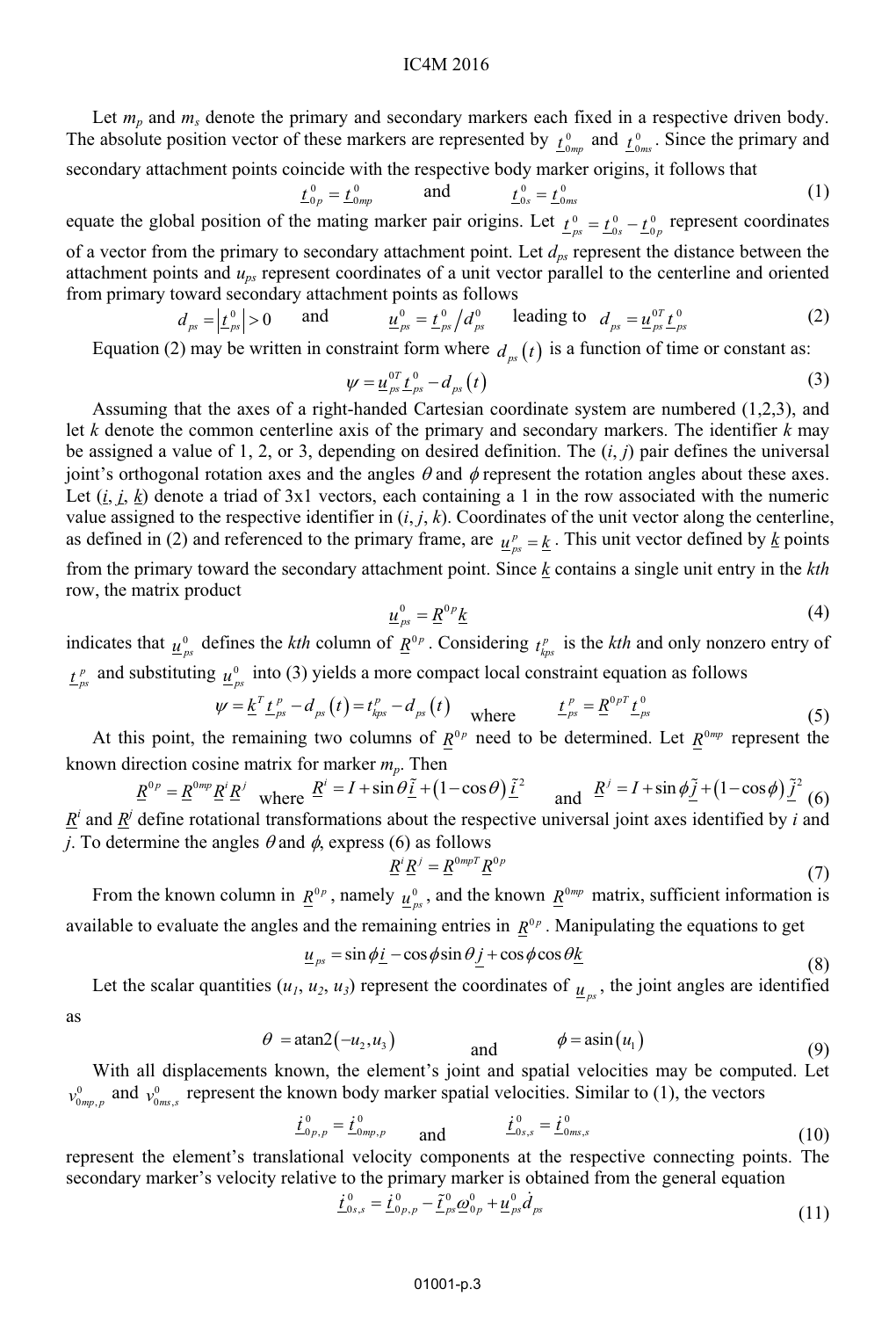where  $\dot{d}_{ps}$  is the time derivative of  $d_{ps}$ . From (11) and noting that  $\underline{u}_{ps}^0$  represents a unit vector, is parallel to  $\underline{t}^0_{ps}$ , and is orthogonal to  $\underline{\tilde{t}}^0_{ps} \underline{\omega}^0_{0p}$ , we obtain

$$
\dot{d}_{ps} = \underline{u}_{ps}^{0T} \dot{t}_{ps}^{0} \qquad \text{where} \qquad \dot{t}_{ps}^{0} = \dot{t}_{0s,s}^{0} - \dot{t}_{0p,p}^{0} \tag{12}
$$

Equation (12) may also be expressed locally which shows that  $\dot{d}_{ps}$  is just the *kth* entry of  $\underline{f}_{ps}^p$  as

$$
\dot{d}_{ps} = \underline{k}^T \underline{t}_{ps}^p = \dot{t}_{kps}^p \tag{13}
$$

Equation (13) also represents the first time derivative of the constraint equation in (3)

$$
\dot{\psi} = \underline{u}_{ps}^{\text{or}} \underline{t}_{ps}^{\text{0}} - \dot{d}_{ps}(t) \qquad \text{or expressed locally as} \qquad \dot{\psi} = \underline{k}^{T} \underline{t}_{ps}^{p} - \dot{d}_{ps}(t) = \dot{t}_{ps}^{p} - \dot{d}_{ps}(t) \qquad (14)
$$
\n
$$
\text{ement's absolute rotational velocity is determined from}
$$

The element's absolute rotational velocity is determined from

 $\underline{\ddot{t}}_{0 p, p}^{0}$  =

$$
\underline{\omega}_{0p}^{0} = \underline{\omega}_{0mp}^{0} + \underline{\omega}_{mp}^{0} \tag{15}
$$

where  $\omega_{0mn}^0$  is the primary body marker's known absolute rotational velocity, and  $\omega_{mn}^0$  is the element's rotational velocity relative to its parent marker. Because a translational joint connects the element's two components,  $\omega_{0_p}^0$  represents the absolute rotational velocity of both parts.

Manipulating the kinematic equations, equation for  $\rho_{mn}^p$  could be expressed as

$$
\underline{\omega}_{mp}^{p} = \cos\phi \dot{\theta} \underline{i} + \dot{\phi} \underline{j} + \sin\phi \dot{\theta} \underline{k}
$$
\n(16)

Let the scalar quantities  $(\omega_1, \omega_2, \omega_3)$  represent the coordinates of  $\omega_m^p$  in (16), we can have

$$
\dot{\theta} = \omega_1 / \cos \phi \qquad \text{and} \qquad \dot{\phi} = \omega_2 \qquad (17)
$$

Now that the element's absolute spatial velocities are known, the spatial accelerations must be determined, so the actuator inertial forces can be computed and applied to the parent body attachment markers. Since high accuracy is not required for inertial forces and because an iterative method is not used in solving the equations of motion, the parent marker accelerations from the previous time step will be used in these calculations. Also needed is the relative rotational acceleration  $\dot{\omega}_{mn}^p$  for calculating the element's spatial accelerations. It could be obtained by differentiating the equation used to solve for  $\omega_{mp}^0$ . Coordinates of the translational accelerations of markers  $m_p$  and  $m_s$  are  $\frac{\dot{T}_{0mp,p}}{\dot{T}_{0mp,p}}$ and  $\underline{\ddot{t}}_{0ms,s}^0$ , and their corresponding spatial accelerations are given as

$$
a_{0mp,p}^{0} = \begin{bmatrix} \dot{\underline{\omega}}_{0mp}^{0} \\ \ddot{L}_{0mp,p}^{0} + \tilde{\underline{L}}_{0mp,p}^{0} \underline{\underline{\omega}}_{0mp}^{0} \end{bmatrix} \qquad a_{0ms,s}^{0} = \begin{bmatrix} \dot{\underline{\omega}}_{0ms}^{0} \\ \ddot{L}_{0ms,s}^{0} + \tilde{\underline{L}}_{0ms,s}^{0} \underline{\underline{\omega}}_{0ms}^{0} \end{bmatrix}
$$
(18)

From (18) the marker accelerations  $\underline{\dot{t}}_{0mp,p}^0$  and  $\underline{\dot{t}}_{0ms,s}^0$  may be extracted. Since the element frame origins coincide with the respective marker origins, it follows that

$$
\ddot{\underline{\mathbf{r}}}_{0mp,p}^0 \qquad \qquad \text{and} \qquad \qquad \dddot{\underline{\mathbf{r}}}_{0s,s}^0 = \ddot{\underline{\mathbf{r}}}_{0ms,s}^0 \tag{19}
$$

Differentiating (2) to obtain

$$
\ddot{d}_{ps} = \underline{u}_{ps}^{0T} \ddot{t}_{ps}^{0} + \underline{u}_{ps}^{0T} \dot{t}_{ps}^{0} \quad \text{where} \quad \ddot{t}_{ps}^{0} = \ddot{t}_{0s,s}^{0} - \ddot{t}_{0p,p}^{0} \quad \text{and} \quad \dot{u}_{ps}^{0} = \tilde{\omega}_{0p}^{0} \underline{u}_{ps}^{0} \tag{20}
$$

Equations (20) represent the second time derivative of the constraint equation that could be written as

$$
\ddot{\psi} = \underline{u}_{ps}^{0T} \ddot{t}_{ps}^{0} + \dot{\underline{u}}_{ps}^{0T} \dot{t}_{ps}^{0} - \ddot{d}_{ps}(t) \text{ or } \ddot{\psi} = \underline{k}^{T} \ddot{t}_{ps}^{p} - \underline{k}^{T} \left( \underline{\tilde{\omega}}_{0p}^{p} \right)^{2} \underline{k} d_{ps}(t) - \ddot{d}_{ps}(t) = \ddot{t}_{ps}^{p} + \left( \omega_{i0p}^{p^2} + \omega_{j0p}^{p^2} \right) d_{ps}(t) - \ddot{d}_{ps}(t) \tag{21}
$$

It could be shown that the second derivative of angular velocities could be expressed as:

$$
\underline{\dot{\omega}}_{mp}^{p} = \cos\phi \left( \ddot{\theta} + \dot{\theta} \underline{\tilde{\omega}}_{0mp}^{p} \right) \underline{i} + \left( \ddot{\phi} + \dot{\phi} \underline{\tilde{\omega}}_{0p}^{p} \right) \underline{j} + \sin\phi \left( \ddot{\theta} + \dot{\theta}_{i} \underline{\tilde{\omega}}_{0mp}^{p} \right) \underline{k}
$$
\n(22)

Associating the scalar terms  $(a_1, a_2, a_3)$  in  $\hat{\omega}_m^p$  with the corresponding components of  $(i, j, k)$  are

$$
\ddot{\theta} = \left(\alpha_1 + \dot{\phi} \underline{k}^T \underline{\omega}_{0p}^p - \sin \phi \dot{\theta} \underline{j}^T \underline{\omega}_{0mp}^p\right) / \cos \phi \quad \text{and} \quad \ddot{\phi} = \alpha_2 - \cos \phi \dot{\theta} \underline{k}^T \underline{\omega}_{0mp}^p + \sin \phi \dot{\theta} \underline{i}^T \underline{\omega}_{0mp}^p \tag{23}
$$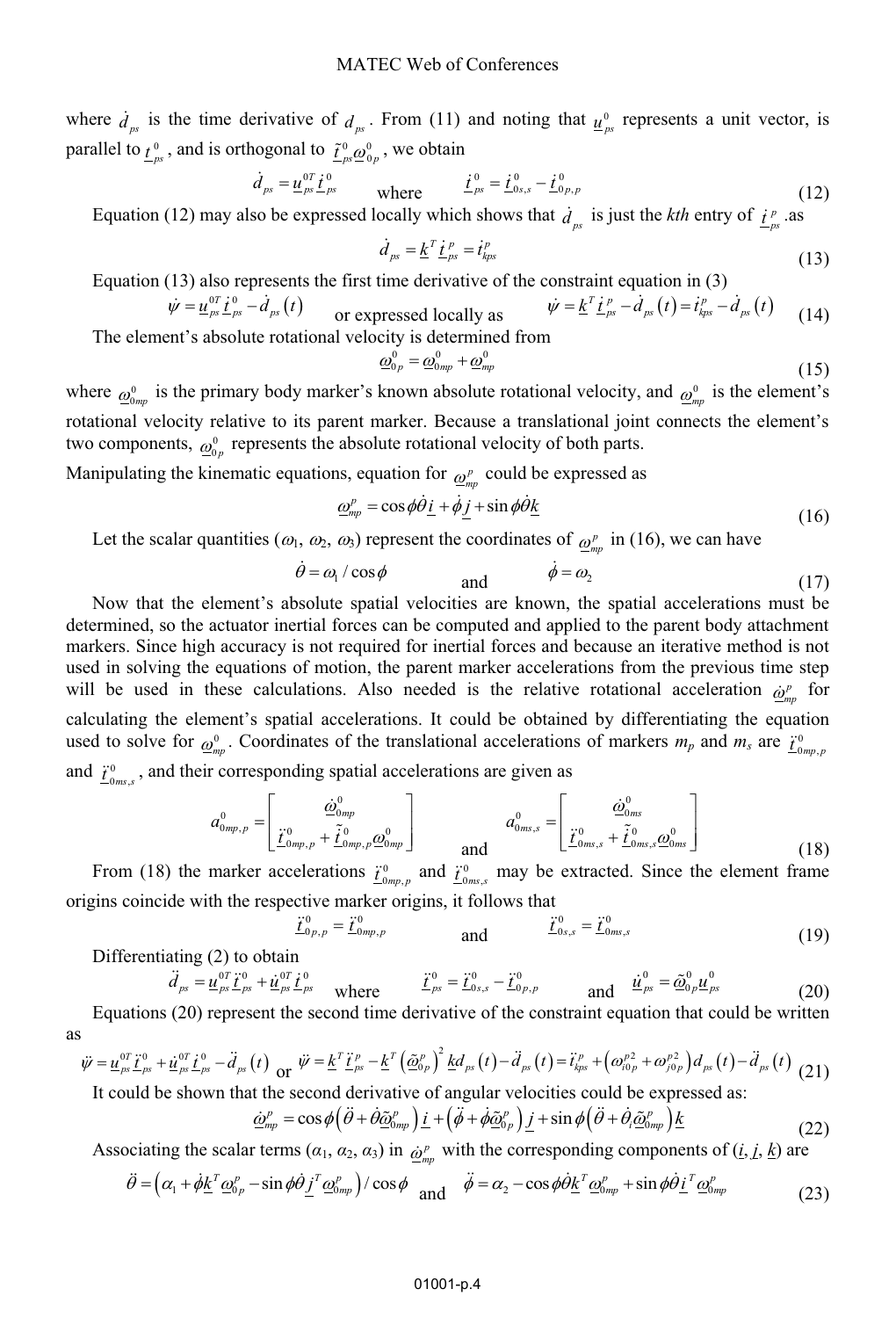#### IC4M 2016

### **3 Spatial and inertia forces**

Once the element's spatial displacements, velocities, and accelerations are known, the spatial forces acting on the respective element bodies are computed and applied to their parent markers. Separate free-body diagrams of the passive element's components yield

$$
M_{p,pp}^{pp} a_{0p,p}^p = \tilde{v}_{0p,p}^{p} M_{p,pp}^{pp} v_{0p,p}^p + g_{p,p}^p + f_{u,p}^p - f_{t,p}^p \quad \text{and} \quad M_{s,ss}^{pp} a_{0s,s}^p = \tilde{v}_{0s,s}^{p} M_{s,ss}^{pp} v_{0s,s}^p + g_{s,s}^p + f_{s,s}^p + f_{t,s}^p \tag{24}
$$

where  $g_{p,p}^p$  and  $g_{s,s}^p$  are the net spatial forces applied to the respective primary and secondary parts. The spatial forces  $f_{u,p}^p$  and  $f_{s,s}^p$  are coordinates of the corresponding universal and spherical joint reaction forces applied to the elements, and the forces  $f_{t,p}^p$  and  $f_{t,s}^p$  are the internal reaction forces developed between the mating elements at their common translational joint interface.

The forces  $f^p_{u,p}$  and  $f^p_{s,s}$  must be computed and subtracted from the respective parent body attachment marker forces to complete the equations of motion. To simplify the development let:

$$
s_{p,p}^p = -M_{p,pp}^{pp} a_{0p,p}^p + \tilde{v}_{0p,p}^{pT} M_{p,pp}^{pp} v_{0p,p}^p + g_{p,p}^p, \t s_{s,s}^p = -M_{s,s}^{pp} a_{0s,s}^p + \tilde{v}_{0s,s}^{pT} M_{s,ss}^{pp} v_{0s,s}^p + g_{s,s}^p
$$
 and  

$$
s_{ps,s}^p = T_{ps}^{pT} s_{p,p}^p + s_{s,s}^p
$$
 (25)

represent the known spatial force quantities. Solving for  $f_{u,p}^p$  and  $f_{s,s}^p$ , gives

$$
f_{u,p}^p = -s_{p,p}^p + f_{t,p}^p \qquad \text{and} \qquad f_{s,p}^p = -s_{s,s}^p - f_{t,s}^p \tag{26}
$$

A force-balance equation based on free-body diagram of the combined element eliminates the internal reaction forces  $f_{t,p}^p$  and  $f_{t,s}^p$ . Using the secondary frame origin as reference and applying (25) gives

$$
s_{ps,s}^p + f_{us}^p + f_{s,s}^p = 0 \t\t or \t\t f_{us}^p + f_{s,s}^p = -s_{ps,s}^p \t\t (27)
$$

Equation (27) indicates that the sum of spatial joint reaction forces  $f_{u,s}^p + f_{s,s}^p$  may be determined here, but not the separate components  $f_{u,s}^p$  and  $f_{s,s}^p$  as needed in the equations of motion. To determine these forces, we take advantage of additional information about the system by first expanding the spatial forces to show their rotational and translational components

$$
f_{u,p}^p = \begin{bmatrix} \underline{\tau}_{u,p}^p \\ \underline{f}_{u}^p \end{bmatrix} \qquad f_{s,s}^p = \begin{bmatrix} \underline{\tau}_{s,s}^p \\ \underline{f}_{s}^p \end{bmatrix}
$$
 (28)

Since the secondary connection is a spherical joint, it can't support any internal torque, thus  $\underline{\tau}^p_{s,s} = 0$ . Using the direction cosine matrix in (6) to transform  $\underline{\tau}^u_{u,p}$  to the primary coordinates gives

$$
\underline{\tau}_{u,p}^p = \underline{R}^{jT} \underline{\tau}_{u,p}^u = \left(I - \sin \phi \tilde{\underline{j}} + (1 - \cos \phi) \tilde{\underline{j}}^2\right) \underline{\tau}_{u,p}^u
$$
 leading to  $\underline{\tau}_{u,p}^p = \left(-\sin \phi \underline{i} + \cos \phi \underline{k}\right) \tau_{ku,p}^u$  (29)

The desired force equation is extracted as follows

$$
\underline{f}_{u}^{p} = -\tilde{\underline{k}}\left(\underline{\tau}_{u,p}^{p} + \underline{\tau}_{ps,s}^{p}\right)/d_{ps} + \underline{k}\underline{Q}_{t} - \underline{k}\underline{k}^{T}\underline{s}_{p}^{p} \tag{30}
$$

 $Q_t$  is the element's known internal driving force. The components of  $f^p$  are obtained by premultiplying (30) by respective elements of  $(i^T, j^T, k^T)$ . The secondary spatial forces are computed as follows

$$
f_{s,s}^p = -T_{ps}^{p} f_{u,p}^p - s_{ps,s}^p
$$
\n(31)

And extracting the translational component

$$
\underline{f}^p_s = -\underline{f}^p_p - \underline{s}^p_{ps} \tag{32}
$$

The resulting spatial forces must be transformed and subtracted from the appropriate body marker frames to complete the equations. The passive actuator equations may appear to involve many multiplications, but the overall count when compared to implementing a regular actuator model is small. Also, eliminating the associated constraint Jacobian and mass matrix operations provides a substantial computational savings.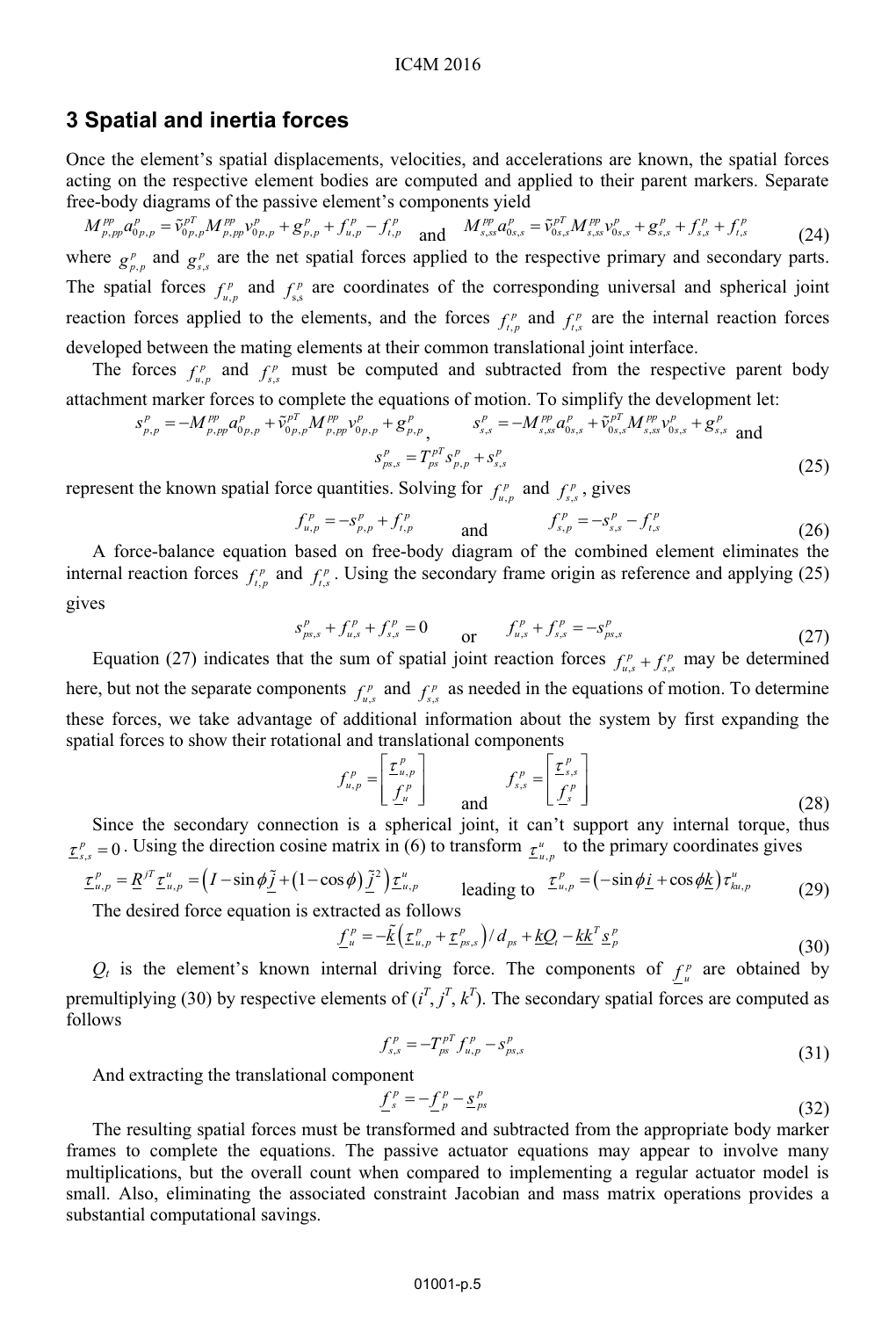# **4 Descriptive example**

Figure 1 shows CAD model and the kinematic tree diagram of a partial hydraulic excavator. In this example, the machine's undercarriage and the lower structure is not taken into consideration. The kinematic model consists of 16 dynamic bodies with 6-DoF. This model will result in 96 second order differential equations in the Cartesian space. Since each dynamic body is connected to its parent with single DoF joint (translational or rotational), the kinematic tree has total of 16 joint variables. According to the system topology 6 closed kinematic loops are formed.

In the joint-based multibody dynamics formulation, chord-joints could be modeled by introducing a massless chord-body that is rigidly attached to a marker on the parent body of the chord-joint. The chord-body is then connected to the child body of the chord joint by kinematic joint, as shown in Figure 2, [1, 2, 9]. In order to maintain the integrity of the chord joint, 6 kinematic constraints are used to represent the rigid connection between the chord-body and chord-joint parent body at the joint locations. For example, in the kinematic loop L1, the massless chord-body 17 is rigidly attached to the joint parent body 2 and connected to the joint child body 5 with a spherical joint. The other loops are modeled similarly as shown in Figure 2 Figure 2. using the loop description in Table 1.

| ------------  |         |    |                               |    |   |                     |
|---------------|---------|----|-------------------------------|----|---|---------------------|
| Loop#         |         |    |                               |    |   |                     |
| Loop bodies   | ← ہے۔ ہ |    | 8.<br>$\mathbf Q$<br><u>.</u> |    |   | 16.10               |
| Chord body    | -       | 18 | 19                            | 20 | ∸ | $\mathcal{L}$<br>∠∠ |
| Number of DoF |         |    |                               |    |   | o                   |
|               |         |    |                               |    |   |                     |

**Table 1.** Kinematic loop structure.

In joint-coordinates multibody dynamics formulation, the equation of motion of system with closed loop could be written as follows [2, 9]:

$$
\begin{bmatrix}\n\mathbf{M} & \mathbf{T}_a & 0 & \mathbf{T}_a^T \mathbf{\bar{H}}_c^* \\
\mathbf{T}_a^T & 0 & -\mathbf{H}_a & 0 \\
0 & -\mathbf{H}_a^T & 0 & 0 \\
\mathbf{\bar{H}}_c^T \mathbf{T}_a^T & 0 & 0 & 0\n\end{bmatrix}\n\begin{bmatrix}\n\mathbf{T}_a^T \mathbf{\bar{H}}_c^* \\
0 \\
0 \\
\mathbf{\bar{q}}_a \\
-\mathbf{\bar{Q}}_c\n\end{bmatrix} = \begin{bmatrix}\n\mathbf{T}_a^T \mathbf{H}_c^* \mathbf{Q}_c + \mathbf{G} + \tilde{\mathbf{v}}^T \mathbf{P} \\
\gamma_a \\
\mathbf{Q}_a \\
\mathbf{\bar{H}}_c^T \mathbf{T}_c^T\n\end{bmatrix}
$$
\n(33)

where **M** is the system inertia matrix,  $\mathbf{T}_a$  is the system topology matrix,  $\mathbf{H}_a$  is the influence coefficient matrix of the system kinematic joints, **H***<sup>c</sup>* is the influence coefficient matrix of the system chord joints,  $\mathbf{a}_a$  is the vector of Cartesian accelerations of all bodies in the system,  $\mathbf{F}_a$  is the vector of spatial reaction forces at all the kinematic joints,  $q_a$  is the vector of kinematic joint variables and the corresponding derivatives,  $\mathbf{Q}_c$  is the vector of chord-joint forces,  $\mathbf{G}$  is the vector of externally applied forces to bodies in the system,  $\tilde{\mathbf{v}}^T \mathbf{P}$  is the vector of quadratic inertia forces,  $\gamma_a$  is the vector of quadratic velocity terms associated with all kinematic ioints  $\Omega$  is the vector of kinematic ioint for quadratic velocity terms associated with all kinematic joints,  $\mathbf{Q}_a$  is the vector of kinematic joint forces, and  $\gamma_c$  is the vector of quadratic velocity terms associated with all chord joints.

The reduced matrix in (33) is shown partitioned where the block 3 by 3 block matrix corresponds to the augmented open-loop system equations. To obtain the joint variable accelerations, the Cartesian variables  $a_a$  and  $F_a$  can be systematically eliminated. Eliminating the Cartesian accelerations and reaction forces will lead to the system equations of motion as follows:

$$
M_q \ddot{q}_a = -\overline{J}_{ca}^T \overline{Q}_c + Q_a - J_{ca}^T Q_c + H_a^T \left( T_c T_a^{-1} \right)^T \left( G + \tilde{\nu}^T P - M T_c T_a^{-1} \gamma_a \right)
$$
(34)

The equation of motion of the multibody system with appended constraints could be rearranged as:

$$
\begin{bmatrix} M_q & J^T \\ J & 0 \end{bmatrix} \begin{bmatrix} \ddot{q}_q \\ \lambda_q \end{bmatrix} = \begin{bmatrix} Q \\ \gamma_q \end{bmatrix}
$$
 (35)

where  $\mathbf{M}_q$  is the generalized mass matrix as defined in (9), *J* is the Jacobian matrix, and  $\lambda_q$  is the vector of Lagrange multipliers associated with the constraints.

The problem dimensionality of the system under consideration has total of 16 spatial bodies where each body has 6 spatial accelerations. The dimensions of the inertia matrix **M** is (96x96), the connectivity matrix  $\mathbf{T}_a$  is (96x96), and the joint influence matrix  $\mathbf{H}_a$  is (96x16). The amount of expensive calculations required to transform the equation of motion from the augmented form in (33)